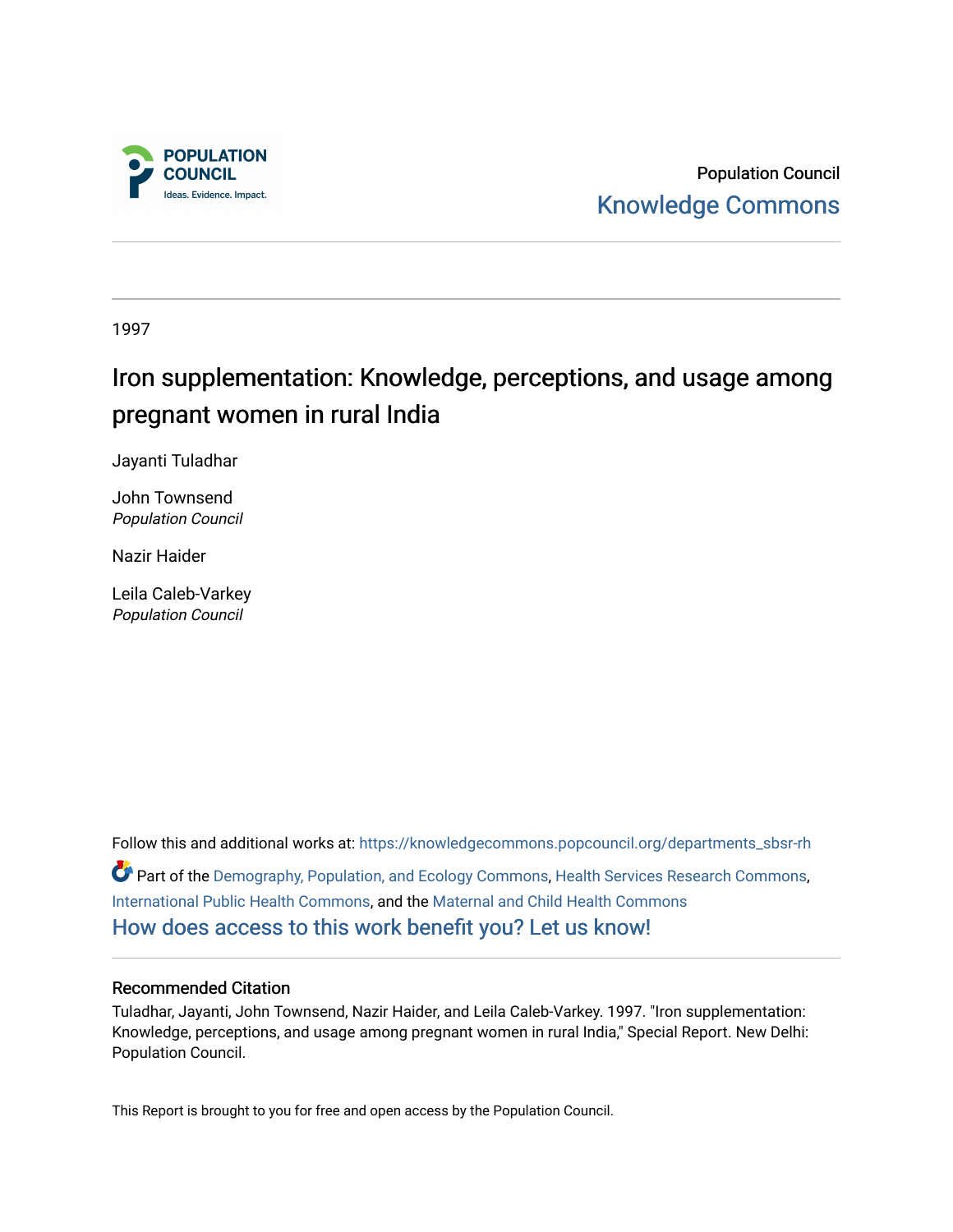# **IRON SUPPLEMENTATION: KNOWLEDGE, PERCEPTIONS, AND USAGE AMONG PREGNANT WOMEN IN RURAL INDIA**

Jayanti M. Tuladhar John W. Townsend Nazir Haider Leila E. Caleb

**Technical Paper 9** 

P*opulation* C*ouncil*

*Asia & Near East Operations Research and Technical Assistance Project* **New Delhi, India**

*May 1997*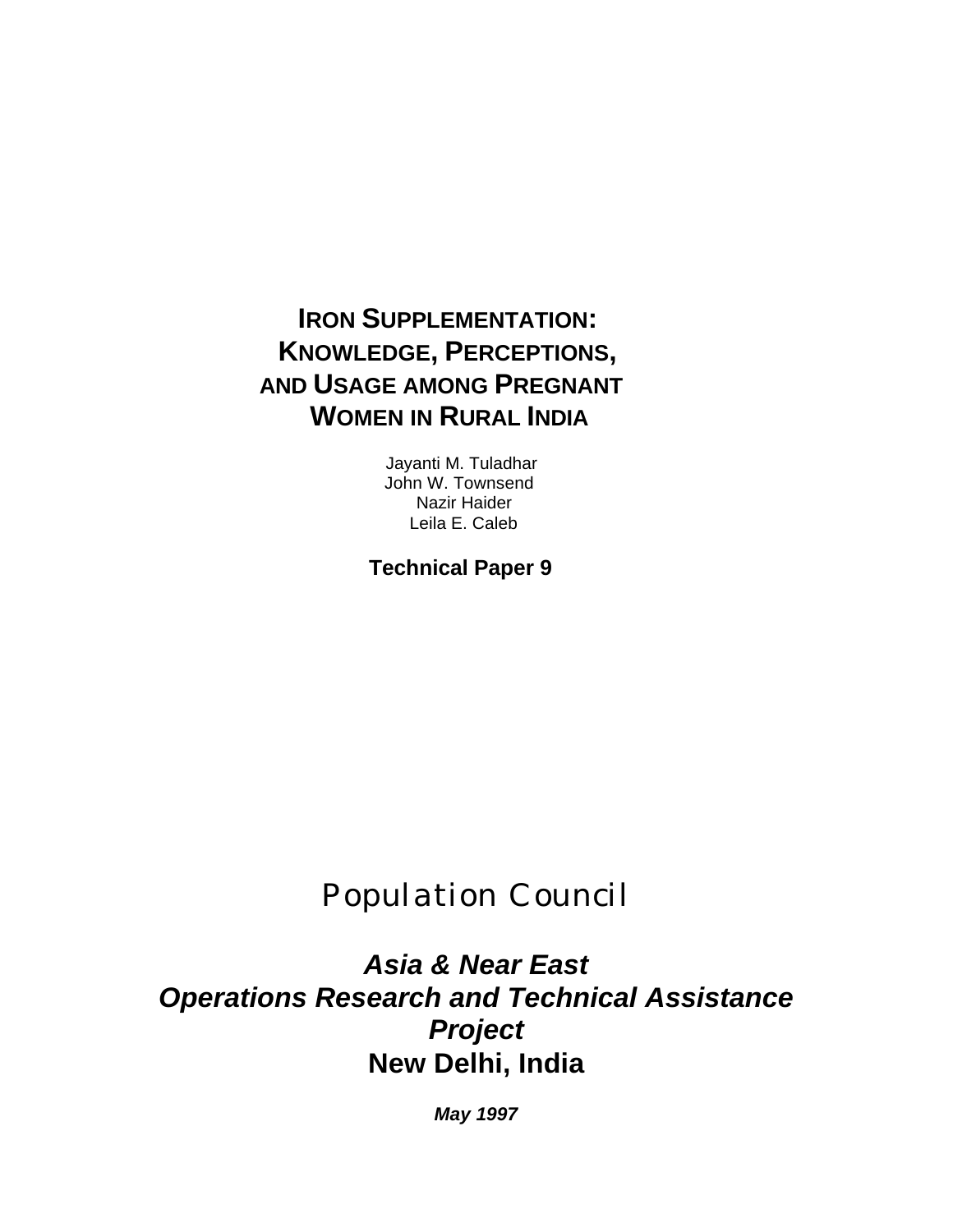#### **Abstract**

Severe anaemia has been one of the causes of high maternal mortality and the death of newborns and infants due to low birth-weight in India. The prevalence of anaemia among women of ages between 15 - 44 is extremely high, and ranges between 34 percent to 99 percent in rural India. Government of India has provide iron and folic acid tablets (IFA) as a prophylaxis against nutritional anaemia among pregnant women as an integral part of the Child Survival and Safe Motherhood program will continue to do so in the Reproductive and Child Health package. The 1992-93 National Family Health Survey of India indicates that only fifty percent of births were to mothers who had received IFA tablets, suggesting the coverage and the intake was very inadequate. This paper presents findings of both qualitative and quantitative research conducted among pregnant women to investigate the extent of distribution and use, information provision and their knowledge and perceptions regarding IFA tablets and reasons for non-use of IFA tablets. The study shows that the consumption rate of the IFA tablets is high if women are knowledgeable and have positive perceived experiences after taking the tablets. Findings suggest that more accurate and complete information should be provided to pregnant women while distributing the IFA tablets along with health and nutrition education messages. At the same time, follow-up visits and counselling to the women are essential to address symptoms that are not related to IFA.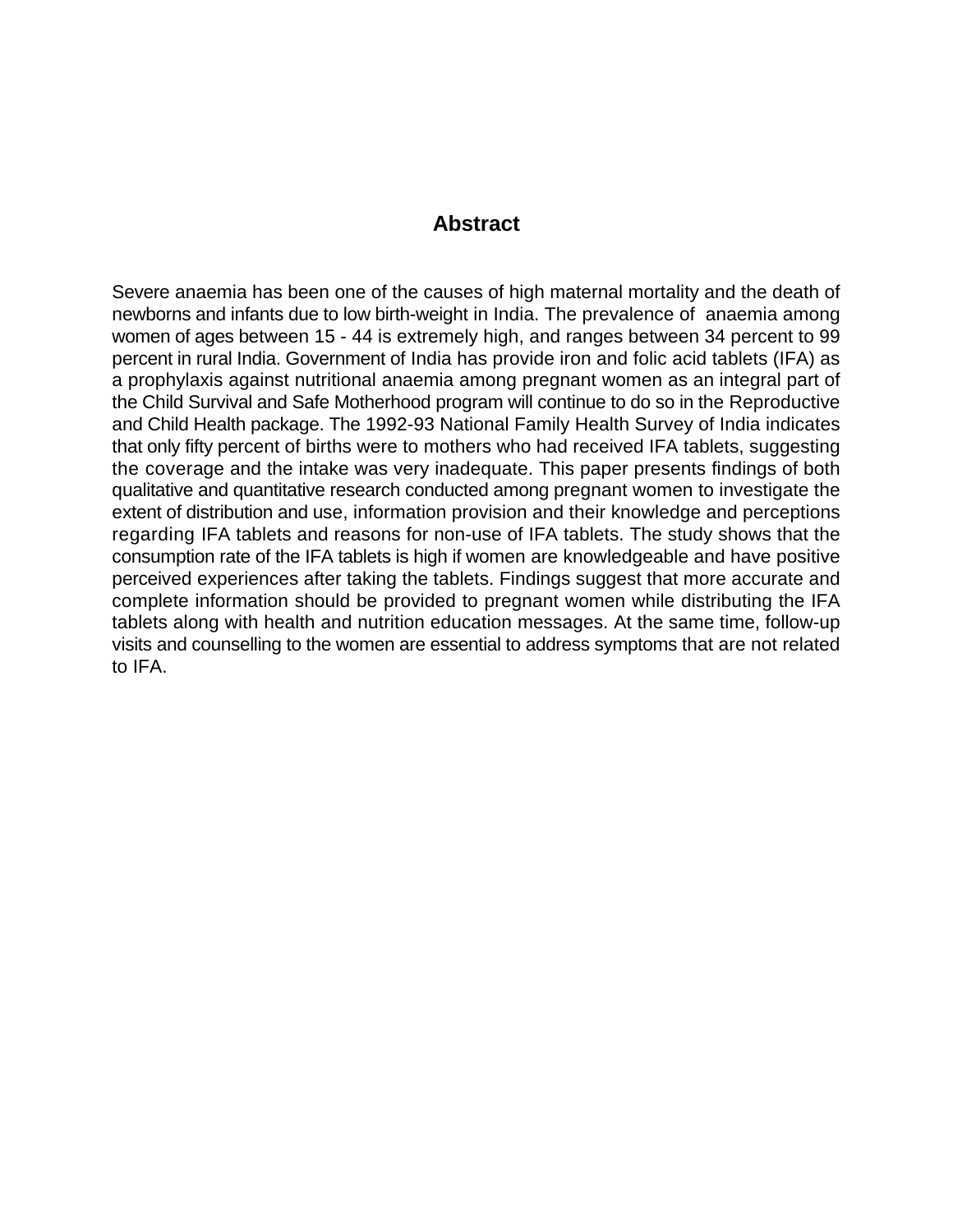## **IRON SUPPLEMENTATION: KNOWLEDGE, PERCEPTIONS, AND USAGE AMONG PREGNANT WOMEN IN RURAL INDIA**

*Jayanti M. Tuladhar, Ph.D., John W. Townsend, Ph.D., Nazir Haider, M.Phil. and Leila E. Caleb, Sc.D.*

## **Introduction**

Anaemia, a result of the adverse effects of iron deficiency, is one of the main causes of maternal deaths in developing countries (WHO, 1989, and Mathai, 1987). Iron deficiency may be due to inadequate diet or poor absortion of iron due to morbidity. While prevalence rates in developed countries for iron deficiency anaemia range from 10 to 20 percent (Scrimshaw, 1984), two-thirds of women in developing countries are estimated to be anaemic (WHO, 1989). In rural India, prevalence of anaemia among women of ages between 15 - 44 ranges between 34 percent to 99 percent according to a study conducted in Hyderabad, Calcutta, and New Delhi (GOI, 1981). The 1992-93 National Family Health Survey of India indicates that only fifty percent of births were to mothers who had received IFA tablets, suggesting the intake was very inadequate (IIPS, 1995). This figure is even lower (30 percent) in Uttar Pradesh.

The prevalence rates of anaemia are even higher among pregnant women. The estimated haemoglobin levels of pregnant women were less than 11 g/dl according to studies conducted in various parts of India (Rao, 1980). In Bihar and Uttar Pradesh, the mean haemoglobin levels among pregnant women were as low as 9.2 g/dl.d (Agarwal, et al. 1987). During pregnancy, growth of the fetus and of the uterus, and other changes taking place, lead to an increase in the demand for many nutrients, especially iron and folic acid. Hence, pregnant women require iron to replace basal losses, to allow for the expansion of the red cell mass, and to provide for the needs of the foetus and placenta. In communities where parasitic infections are common, there is further loss of dietary iron. In such circumstances, dietary iron take should be increased in proportion to the degree of blood loss and anti helmentics are also prescribed.

At the onset of pregnancy, about 20 percent of women are anaemic and it increases to over 60 percent by the last trimester. At the same time, up to 20 percent of pregnant women are deficient in folic acid too. (Agarwal, 1984 and Raman, 1980).

Various studies (Scrimshaw, 1984; Viteri 1981; GOI, 1981) have indicated that iron deficiency anaemia impairs resistance to infection, cognitive performance, physical capacity, and work output which eventually is likely to effect economic development and social welfare. Studies showed that workers became more willing, intelligent, and effective workers reflecting overall increase in work capacity with iron supplementation (Scrimshaw, 1984, GOI, 1981 and Rahamathullah, 1983). Additionally, severe anaemia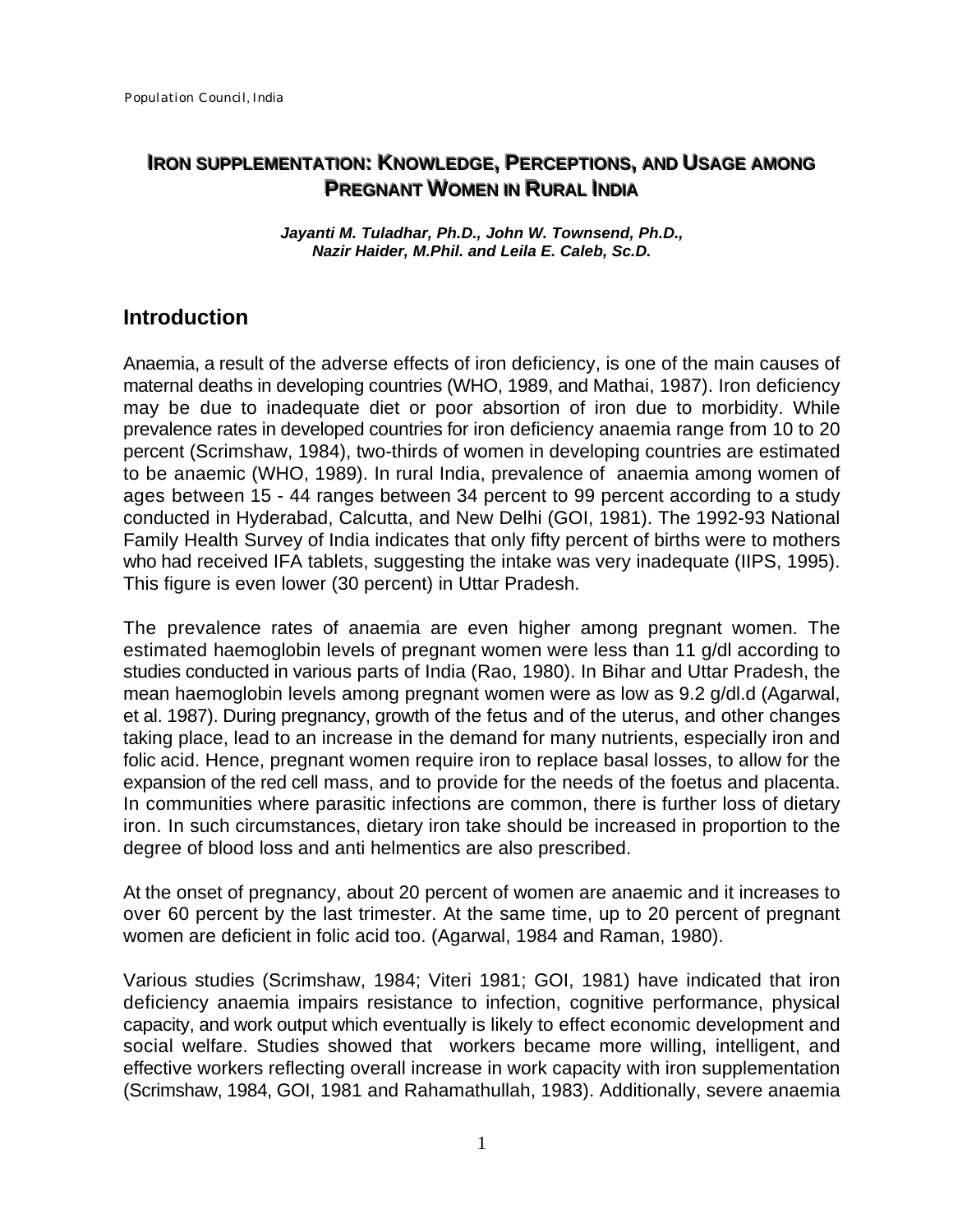with folate deficiency also increases the chances of delivering low birth-weight babies (Mathai, 1987), an important underlying cause of death in newborns and infants in India. Newborn babies with low birth-weight constitute about 30 percent of newborns in India (GOI, 1991).

Government of India's National Child Survival and Safe Motherhood (CSSM) Programme (GOI, 1994) outlines that distribution of Iron Folic Acid (IFA) Tablets to pregnant women is a part of essential care that should be provided to all pregnant women. IFA tablet contains 60 mg of elemental iron and 0.5 mg of acid. Recently, it has been included as a component of Reproductive and Child Health package of the National Family Welfare Program. While pregnant women are having three antenatal checkups, health workers distribute IFA tablets to all pregnant women (1 tablet a day for 100 days and to those clinical anaemia 2 tablets a day for 100 days). The paleness seen in the nails, tongue, inside of lower eyelids and complaints of weakness or dizziness are visible signs of anaemia. Anaemia is also confirmed by checking haemoglobin level. Those found having below 11 gms% are considered clinical anaemic and are recommended to take 2 tablets daily for at least three months and continued till delivery (GOI, 1994). When the haemoglobin level is below 7 gm% or less, woman is considered suffering from severe anaemia. This article investigates the extent of distribution and use of IFA tablets, information provision to pregnant women and their knowledge and perceptions regarding IFA tablets.

# **Method**

Data for this study was collected from three blocks (Achhnera, Akola, and Fatehpur Sikri) of Agra district in Uttar Pradesh. These blocks have been chosen because an Operations Research (OR) program to improve family welfare services is undergoing since April 1995. OR program includes activities which aim to improve access and quality of family welfare services, including services to pregnant women.

A total of 153 pregnant women, randomly selected from the CSSM register maintained by Auxiliary Nurse Midwives (ANMs) were contacted and interviewed. Within each block, seven ANMs were randomly selected and from each ANM's CSSM register, 10 pregnant women registered during April 1995 to March 1996, were selected randomly. While providing services to pregnant women, the ANM registers the names of pregnant women who had received antenatal services including IFA tablets.

A two-page questionnaire was administered to all respondents. Each respondent was asked whether they had received IFA tablets and information; if they were informed about IFA tablets, and what information was provided. Following these questions, they were asked whether they consumed the IFA tablets, their perceptions about IFA tablets, whether it helped to improve their health and experience of side effects, if any. For those who did not consume the IFA tablets or consumed only some of them, an attempt was made to understand reasons for not taking the IFA tablets. Information was also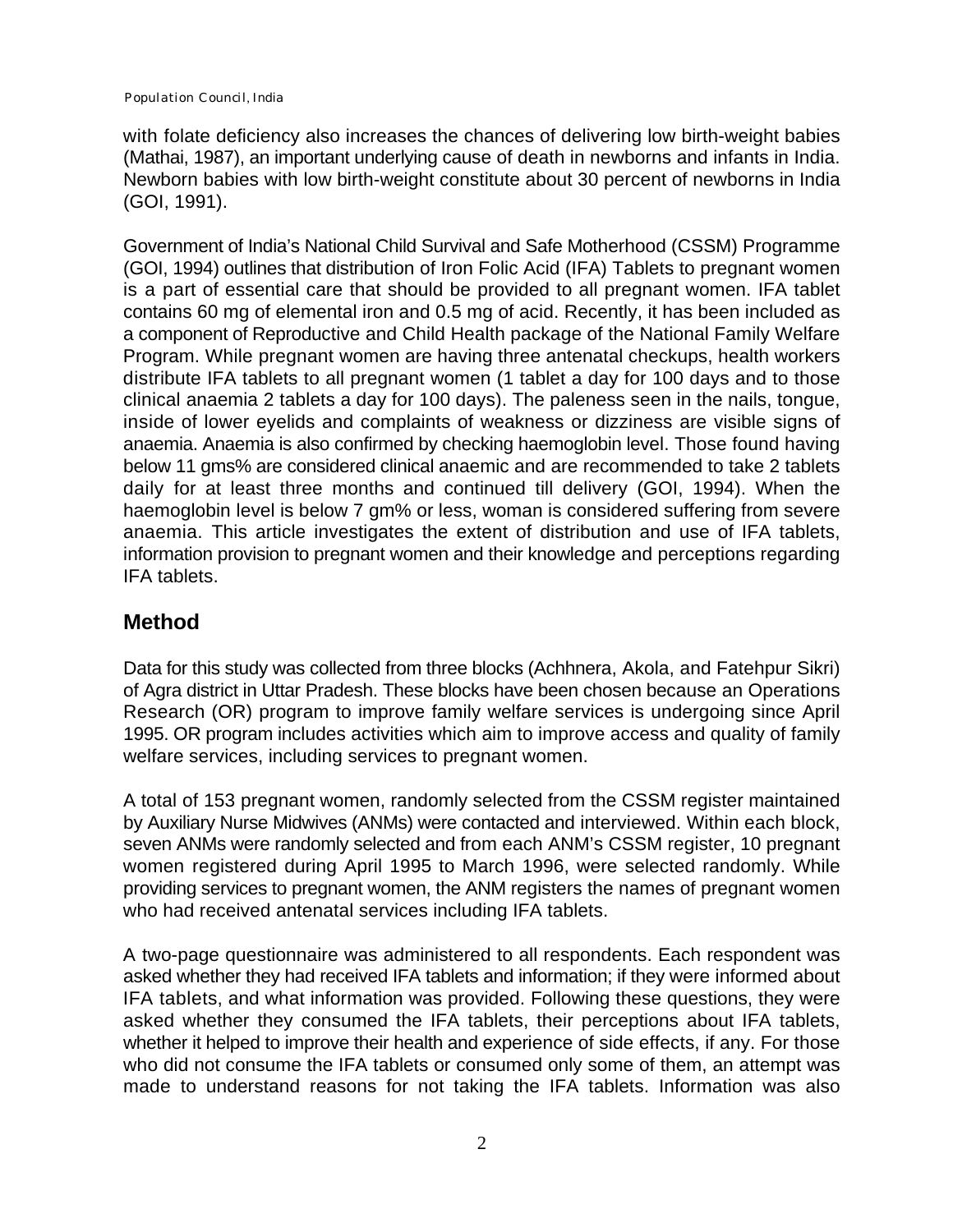supplemented by conducting qualitative interviews with an additional 63 pregnant women who received antenatal services. Qualitative interviews were conducted at the client's home over a three-month period.

In the analysis, the sample of pregnant women are categorized into four groups according to the current use status of the IFA. The categories are: 1) Used all- women who consumed all IFA tablets given to them; 2) Used partially - women who consumed only some the tablets given to them; 3) Not used at all - women who did not consume any IFA tablets given to them; and 4) Still continuing - women who are still continuing to take IFA tablets. Later in the analysis to study relationship with selected variables, they were further categorized into three groups: used all, partial used, and not used.

# **Results**

## **Characteristics**

Table 1 presents the characteristics of pregnant women receiving IFA tablets. A little over one-third (36 percent) of the respondents are under the age of 25 years, two-fifths (42 percent) within the age-group 25-29 years and one-fifth (22 percent) 30 years and above. The mean age of sample pregnant women receiving IFA tablets was 26.5 years (Table 1). About one-third of the sample respondents were pregnant for the first and second times, 45 percent were pregnant for the third and the fourth times. About one-fifth were on the fifth pregnancy or even higher.

## **Table 1: Characteristics of the pregnant women receiving IFA tablets (N=153)**

| <b>Characteristics</b>                                                                            | <b>Number of cases</b> | <b>Percentage</b> |
|---------------------------------------------------------------------------------------------------|------------------------|-------------------|
| Age of respondent<br>Less than 25 years<br>25 - 29 years<br>30 or more<br>Mean age $= 26.5$ years | 53<br>62<br>23         | 36<br>42<br>22    |
| Pregnancy<br>$1 - 2$<br>$3 - 4$<br>5 or more<br>Mean pregnancies= 3.5                             | 48<br>69<br>36         | 31<br>45<br>24    |

*Note:* Total number of cases may not add up to 153 because of 'not ascertained' cases.

Table 2 provides information on the total number of IFA tablets distributed to pregnant women. Recently, this has been remedied by providing sealed packets of 25 tablets. While the majority of the women received less than 76 tablets, two-fifths were given 100 or more tablets. About five percent were provided with 25 tablets and very small proportion (less than two percent) got 125 tablets or more (not shown in table). The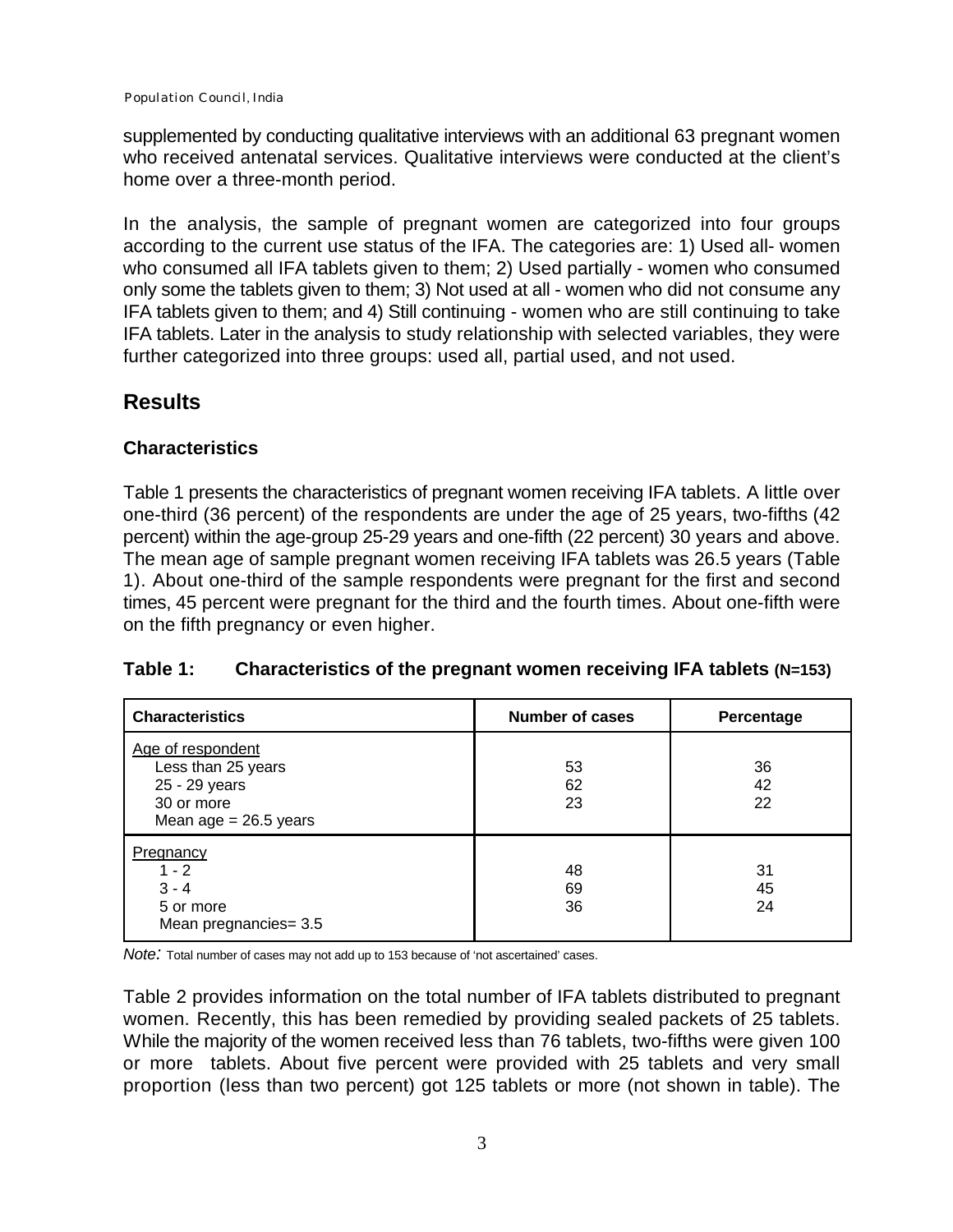normal practice as recommended by the GOI is to provide 100 tablets over three visits (50 in the first visit and 25 in each second and third visit) during the antenatal period. In contrast to what GOI has directed health workers to distribute IFA tablets for 100 days (one per day), the workers' registers indicate that they had been distributing between 25 and 175 tablets to each pregnant women. When the women were asked how many they received, the study found discrepancies between the number of IFA tablets given as recorded in the register and number actually received according to the women. As we observed from our field visits, the pregnant women neither counted the number of the IFA tablets given to them nor were they told how many were there in the packet by the female health worker. Similarly, some women revealed during informal discussion that they refused the IFA tablets because they did not like them. All these reasons would lead to discrepancies between the two figures.

#### **Table 2: Distribution of the pregnant women receiving IFA tablets according to selected variables (N=153)**

| <b>Characteristics</b>                                                                                              | <b>Number of cases</b> | Percentage           |
|---------------------------------------------------------------------------------------------------------------------|------------------------|----------------------|
| Number of IFA tablets given to a woman<br>25 -50 tablets<br>51 - 75 tablets<br>76-99 tablets<br>100 tablets or more | 61<br>25<br>67         | 40<br>16<br>44       |
| Whether knew of effects of IFA tablets at time of<br>receiving<br><b>Yes</b><br>No                                  | 81<br>72               | 53<br>47             |
| <b>Current Use Status of IFA tablets</b><br>Used all<br>Used partially<br>Not used at all<br>Still continuing       | 62<br>45<br>22<br>24   | 41<br>29<br>14<br>16 |
| Whether IFA tablets should be consumed<br>Yes<br>No.                                                                | 121<br>32              | 79<br>21             |

*Note:* Total number of cases may not add up to 153 because of 'not ascertained' cases.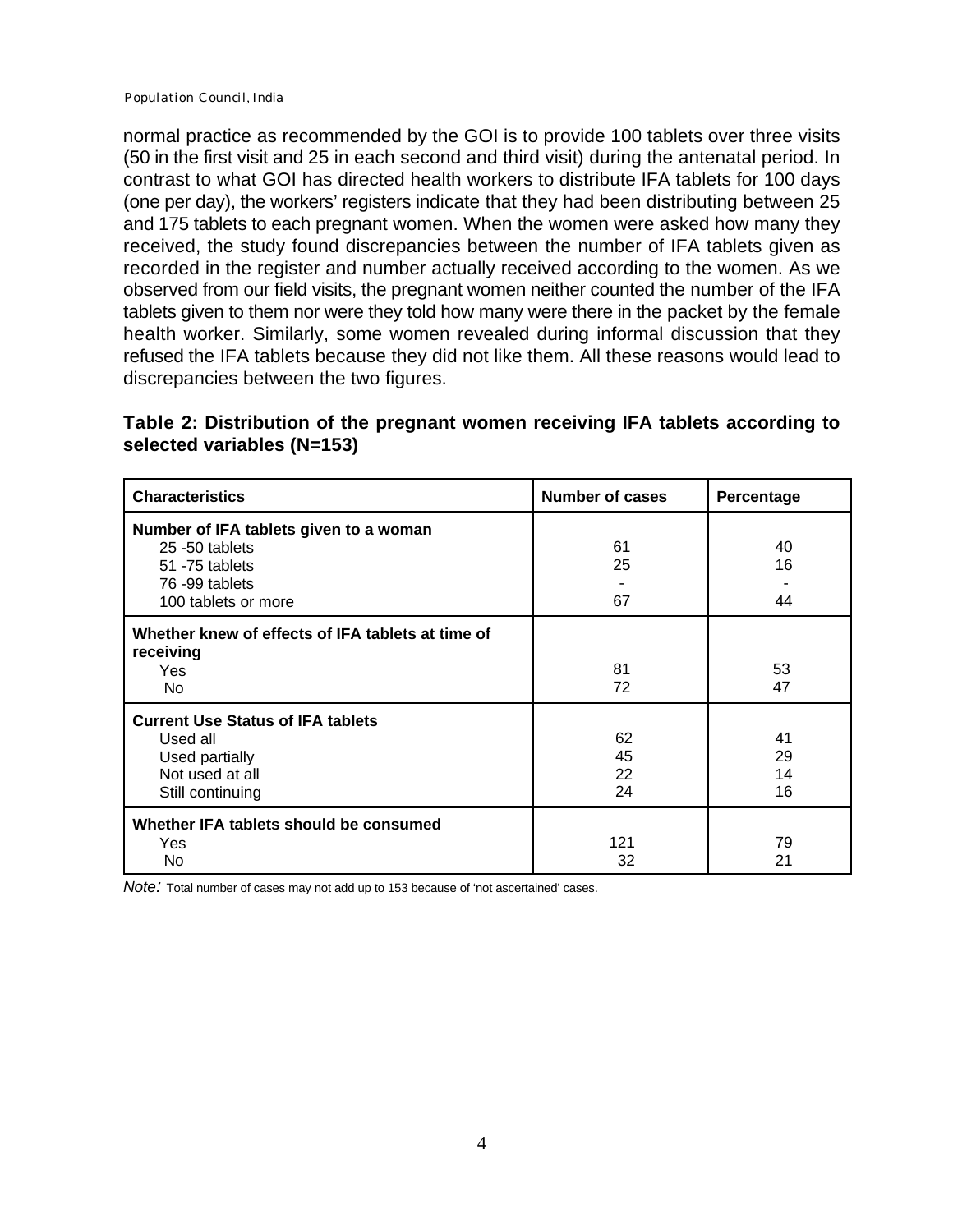Table 2 indicates that a little over one-half of the pregnant women knew about the effects of IFA tablets on their bodies. The sample of pregnant women includes approximately one-fifth (41 percent) who used or consumed all the tablets given to them, while less than one third (29 percent) partially used the tablets and 14 percent did not use them at all. About 16 percent of them still continue to take the IFA tablets told. Of the 153 sampled pregnant women who received the IFA tablets, the majority of them were supposed to have finished the given IFA tablets at the time of study, while one-fifth (21 percent) had still time left to finish the supplied tablets.

#### **Perceived Knowledge and Provision of Information**

Among the women who claimed to know what IFA tablets are for, about three-fourths perceived that it would provide strength to them. Sixteen percent thought that it increased iron in the blood and 9 percent felt that it helped bowel movements. About 6 - 7 percent felt that either it helped to relieve their own sense of weakness or improve their baby's health. Few women thought that it helped to improve calcium deficiency, relieve pain, provide more milk for the baby, and ease problems during delivery.

The knowledge of pregnant women about what IFA tablets do to women and children was closely related to what the health workers told them. For example, among those who were told that by taking the IFA tablets the women would gain strength, more than 80 percent of them said that the benefit of taking the IFA tablets was to improve their strength.

The following messages should be provided to the pregnant women while distributing the IFA tablets:

- 1. Must be taken daily for at least three months and continued till delivery.
- 2. Best if taken after meal.
- 3. Must take one tablet daily or 2 tablets daily if the woman is clinically anaemic.
- 4. After the use of tablets, colour of the stools is black but it is nothing to worry about.
- 5. Some women may get nausea or constipation after starting IFA tablets but it lasts only for a few days.
- 6. Must be continued as they are life saving.

The study findings indicate that the above information was not given to the women. Six different pieces of information were provided to the pregnant women on the procedure of how to take and when to take the IFA tablets. These messages were: take one tablet daily, take after evening meal, take after morning meal, take after meal, take with milk, and take with water.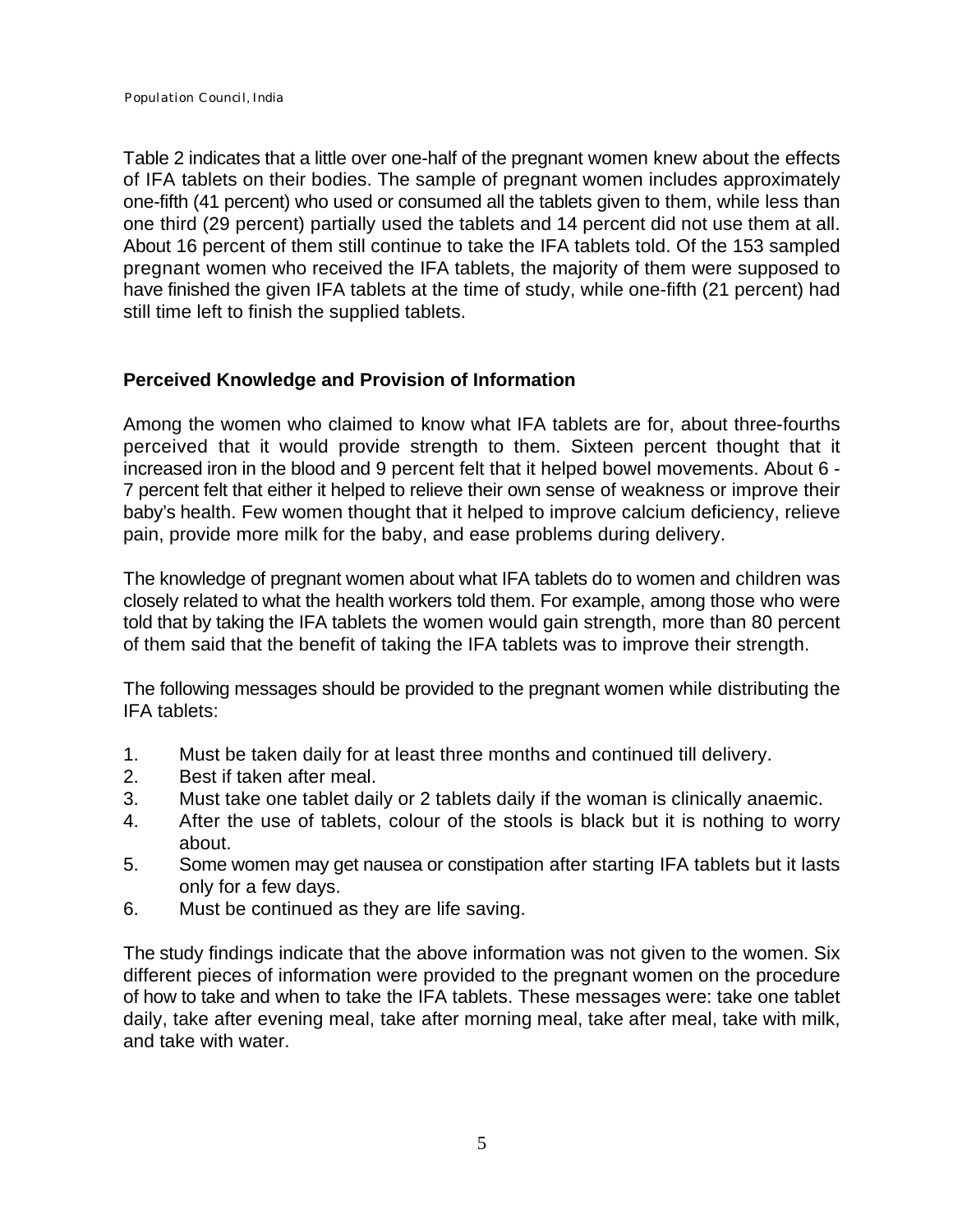Few women received complete information on how to take and when to take these tablets (three percent in case of "take daily one tablet after evening meal with milk" and one percent in case of "take daily one tablet after evening meal with water"). Twenty-eight percent of the women were told "take one tablet daily" by the health workers, while 45 percent were told "take after evening meal", 28 percent "take after morning meal", 42



percent "take with milk", and only 14 percent "take with water"(Figure 1). Among the pregnant women who were given information on its benefit, the majority of them (55 percent) were told that they would gain their strength by taking the IFA tablets. Less than 8 percent were informed that babies' health could improve, increase in blood, improve bowel movements, increase appetite, improve digestive power, improve calcium, gain in weight, or relieve dizziness or pain. Importantly, however, none were informed of possible side-effects after taking the tablets.

In general, health workers provided women with limited information on the procedure to take IFA tablets and how it helps the woman's health. Only 45 percent of the pregnant women received two or more directions on the procedure to take the IFA tablets (Table 3).Those receiving two or more directives on the benefits of taking the IFA tablets were only 12 percent. According to the sampled women, more than 50 percent got only one piece of information or no information at all on the procedure. More than one-third (36 percent) did not receive any information on its benefits.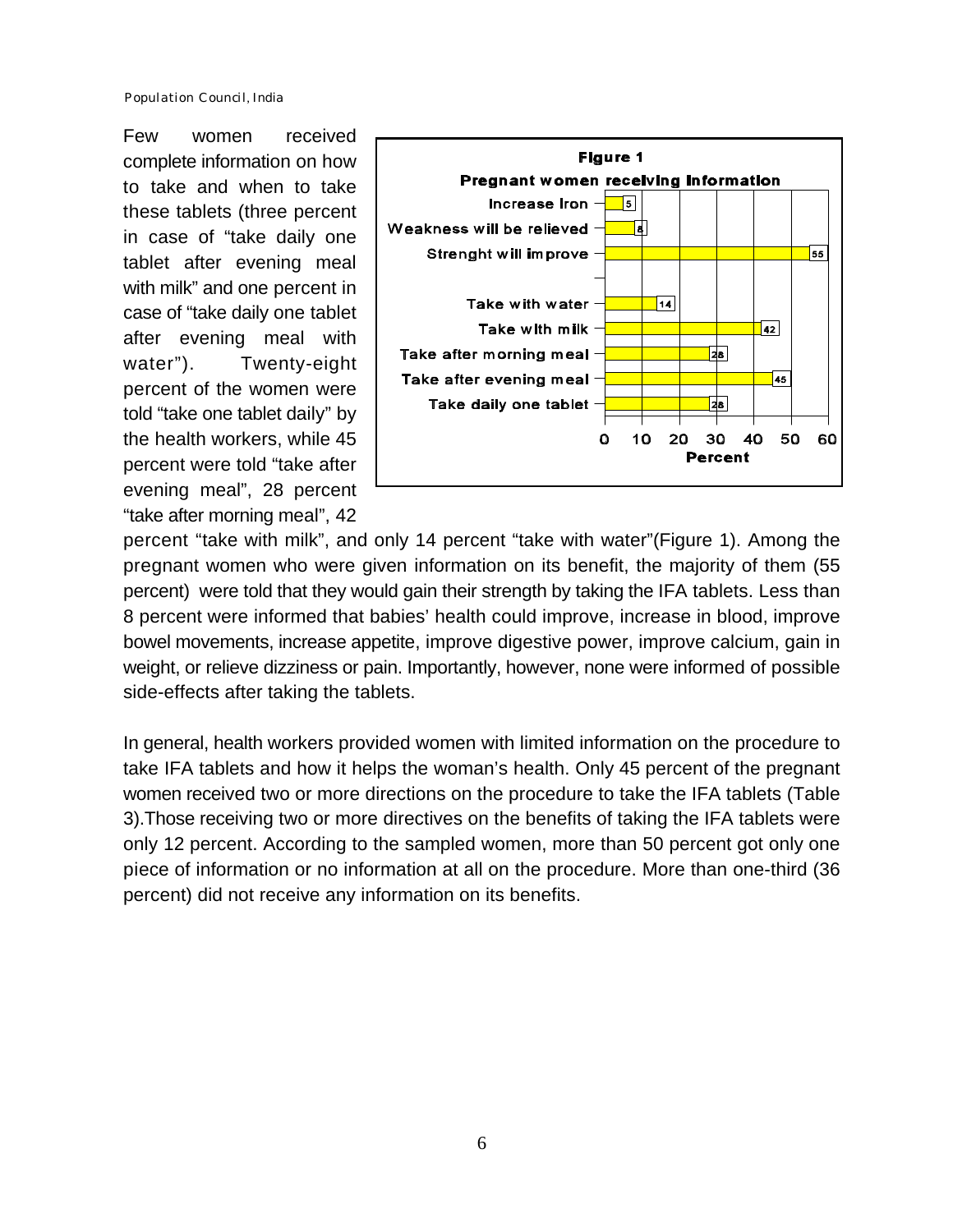#### **Table 3: Percentage Distribution of Pregnant Women according to Number of Pieces of Information given by Health Worker**

|                                                                | <b>Number</b>        | Percentage           |
|----------------------------------------------------------------|----------------------|----------------------|
| Number of messages given by HW on how to take IFA<br>2<br>$3+$ | 32<br>51<br>38<br>32 | 21<br>33<br>25<br>21 |
| Number of messages given by HW on benefits of IFA<br>2+        | 55<br>79<br>19       | 36<br>52<br>12       |

#### **Perceived Experienced**

More than 80 percent of the pregnant women who received the IFA tablets actually used them. Information on experiences after taking the IFA tablets were only asked to those who took the IFA tablets.

Figure 2 presents information on the perceived experiences after taking the IFA tablets. About 21 percent of the pregnant women reported that they did not experience dizziness after taking the IFA tablets. Eleven percent reported that their appetite had improved and about 16 percent stated having regular bowel movements. About 13 percent felt that the pain in their hands and body had disappeared. Contrary to what the health workers had said to the women, none reported having gained strength by



taking the IFA tablets. Only 8 percent reported that it helped relieve some weakness. Fifteen percent were found to have experienced improvement in their health status after taking the IFA tablets.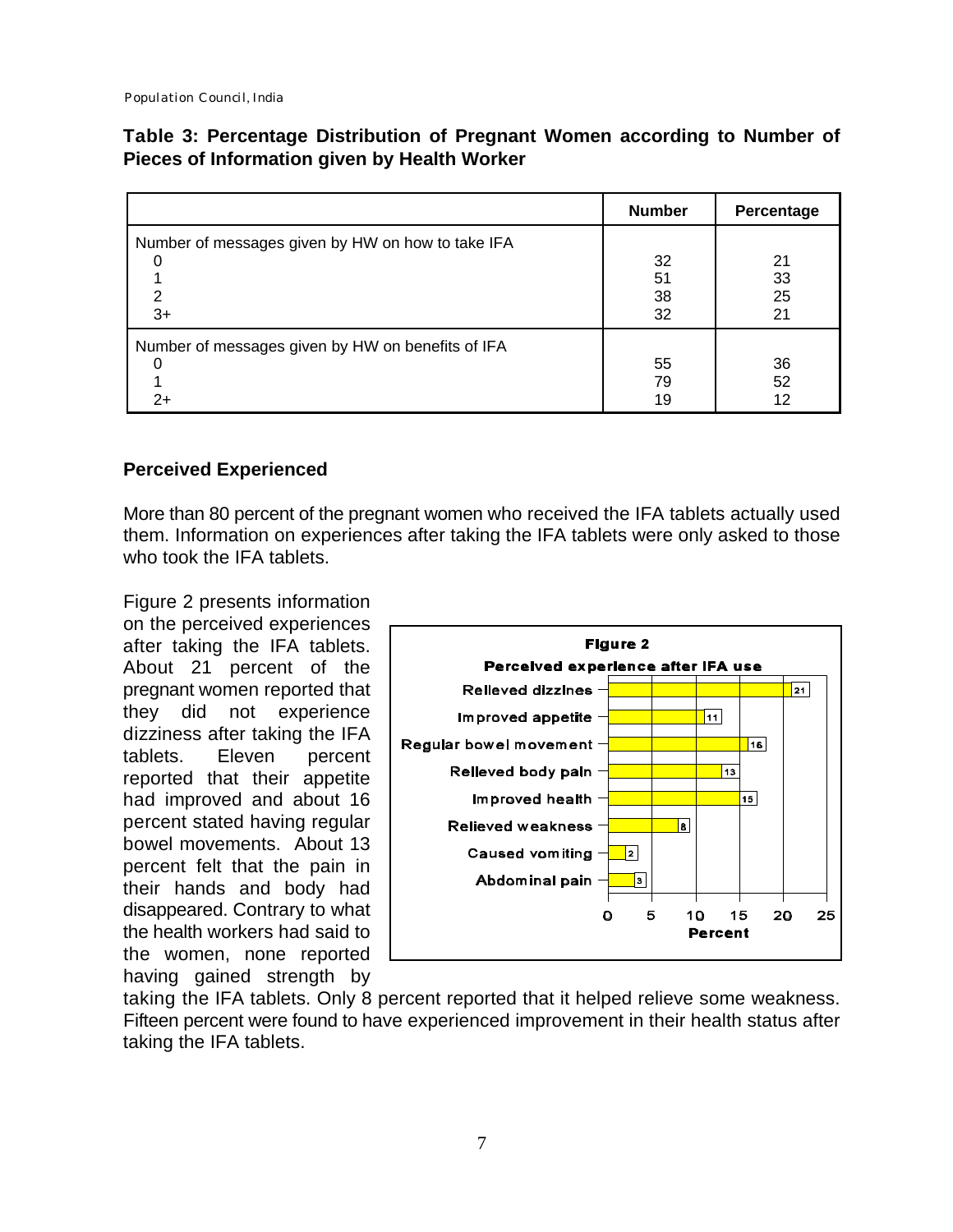There was a small proportion of women who experienced side-effects after taking the IFA tablets. To reiterate, no woman was informed of any possible side-effects by taking the IFA tablets by the health workers. The perceived side-effects by women taking the medicine were "vomiting" (2 percent) and "abdominal pain" (3 percent). Women also reported their negative feelings regarding the colour of the stool, leading to discontinuation of use. However, when asked about their perception of IFA tablets, more than two-thirds of the women said that the IFA tablets were good for their health.

#### **Current use status**

Of these 153 sampled pregnant women who received the IFA tablets, the majority of them were supposed to have finished the given IFA tablets by the time of the study. One-fifth (21 percent) had still time left to finish the supplied tablets. The current use status of the sampled women was based on 121 currently pregnant women who finished all the IFA tablets supplied to them.The current use status has been divided into three categories: used all, partial used, and not used. Of those who were due to finish the IFA tablets, a little over two-fifths (44 percent) consumed all the tablets given to them, while about the same proportion consumed only some, and about 14 percent did not use them at all. The following results indicate the current IFA use status of women, whether use was affected by severity of anaemia, knowledge about IFA, and type of information given.

|                                                                                  | <b>Current Use Status</b> |                       |                 | <b>Number</b><br><b>of</b> |  |
|----------------------------------------------------------------------------------|---------------------------|-----------------------|-----------------|----------------------------|--|
| <b>Characteristics</b>                                                           | <b>Used all</b>           | <b>Partially used</b> | Not used at all | cases                      |  |
| Age<br>Less than 25 years<br>25-29 years<br>$30 + \text{years}$                  | 36<br>52<br>39            | 49<br>39<br>42        | 15<br>10<br>19  | 39<br>52<br>26             |  |
| Pregnancy<br>$2+$                                                                | 39<br>46                  | 49<br>40              | 12<br>15        | 33<br>88                   |  |
| Number of IFA supplied*<br>25 - 50 tablets<br>51 - 75 tablets<br>$100 +$ tablets | 24<br>45<br>57            | 56<br>55<br>28        | 20<br>15        | 41<br>20<br>60             |  |
| Knew benefits about IFA*<br>Yes<br>No                                            | 62<br>24                  | 37<br>48              | 2<br>28         | 63<br>58                   |  |

## **Table 4: Current Use Status of the Pregnant Women who Received the IFA Tablets by Selected Characteristics**

*Notes:* \* indicates significant at 1 percent level. \*\* indicates significant at 5 percent level. N.A= not applicable. '-' no case in the cell. Numbers refer to row percentages.

Table 4 shows that demographic variables, such as age of pregnant women and parity did not have significant effect on the current use status. However, the first panel of Table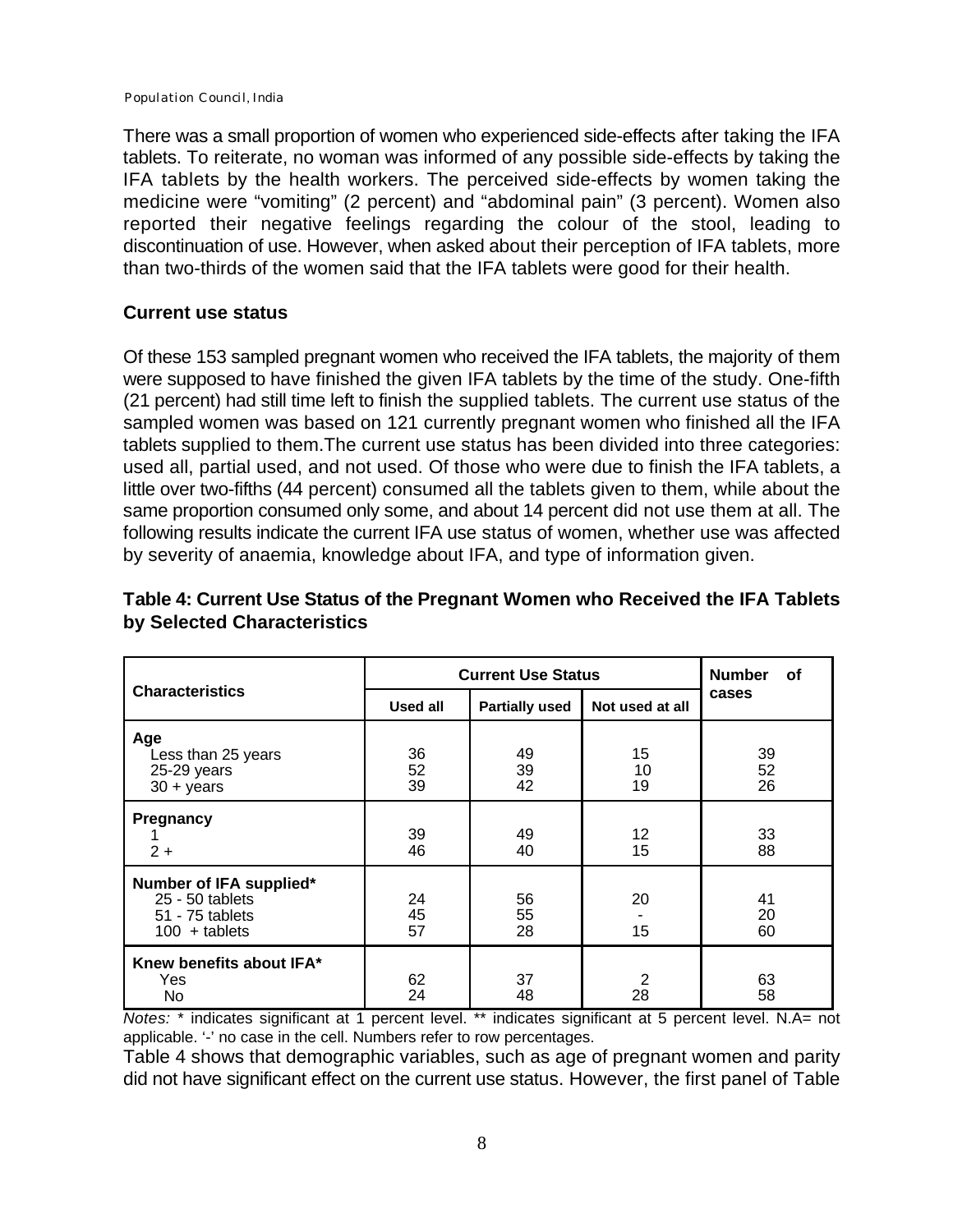5 suggests that those who were likely to have used all the supplied IFA tablets were women 25-29 years of age (52 percent).

#### **Table 5: Current Use Status of the Pregnant Women who Received the IFA Tablets by Different Types of Advice Received and Perceived Experience**

|                                                                                   | <b>Current Use Status</b> |                          |                 | <b>Number</b> |
|-----------------------------------------------------------------------------------|---------------------------|--------------------------|-----------------|---------------|
| <b>Characteristics</b>                                                            | Used all                  | <b>Partially</b><br>used | Not used at all | Οf<br>cases   |
| Advised to take daily one tablet with<br>milk<br>Yes<br><b>No</b>                 | 55<br>43                  | 41<br>43                 | 4<br>13         | 49<br>60      |
| Advised to take daily one tablet after<br>morning meal<br><b>Yes</b><br><b>No</b> | 52<br>48                  | 48<br>39                 | 13              | 31<br>77      |
| Advised to take daily one tablet after<br>evening meal**<br>Yes<br>No             | 57<br>42                  | 41<br>42                 | 2<br>16         | 51<br>57      |
| Advised to take daily one tablet<br>Yes<br><b>No</b>                              | 23<br>59                  | 53<br>37                 | 23<br>4         | 30<br>78      |
| Advised to take because it provides<br>strength<br>Yes<br><b>No</b>               | 55<br>43                  | 41<br>43                 | 4<br>13         | 49<br>60      |
| Perceived experience of having some<br>positive change<br>Yes<br>No               | 57<br>28                  | 43<br>72                 | N.A.            | 86<br>43      |

*Notes:* \* indicates significant at 1 percent level. \*\* indicates significant at 5 percent level. N.A= not applicable. '-' no case in the cell. Numbers refer to row percentages.

Depending upon the severity of anaemia, health workers are advised to distribute IFA tablets to all pregnant women (1 tablet a day for 100 days and to those with clinical anaemia 2 tablets a day for 100 days). Those receiving more than 100 IFA tablets constituted about 50 percent of users. Among this group of pregnant women, data indicate that more than half (57 percent) consumed all the tablets supplied to them. The percentage of those using all the tablets significantly decreased as the number of IFA tablets provided decreased (45 percent in case of the group receiving 75 tablets and 24 percent in case of 25-50 tablets). Whether the pregnant woman used all the supplied IFA tablets is also dependent upon her knowledge about the IFA tablets. Data indicate that the percentage of pregnant women who used all the IFA tablets is two and half times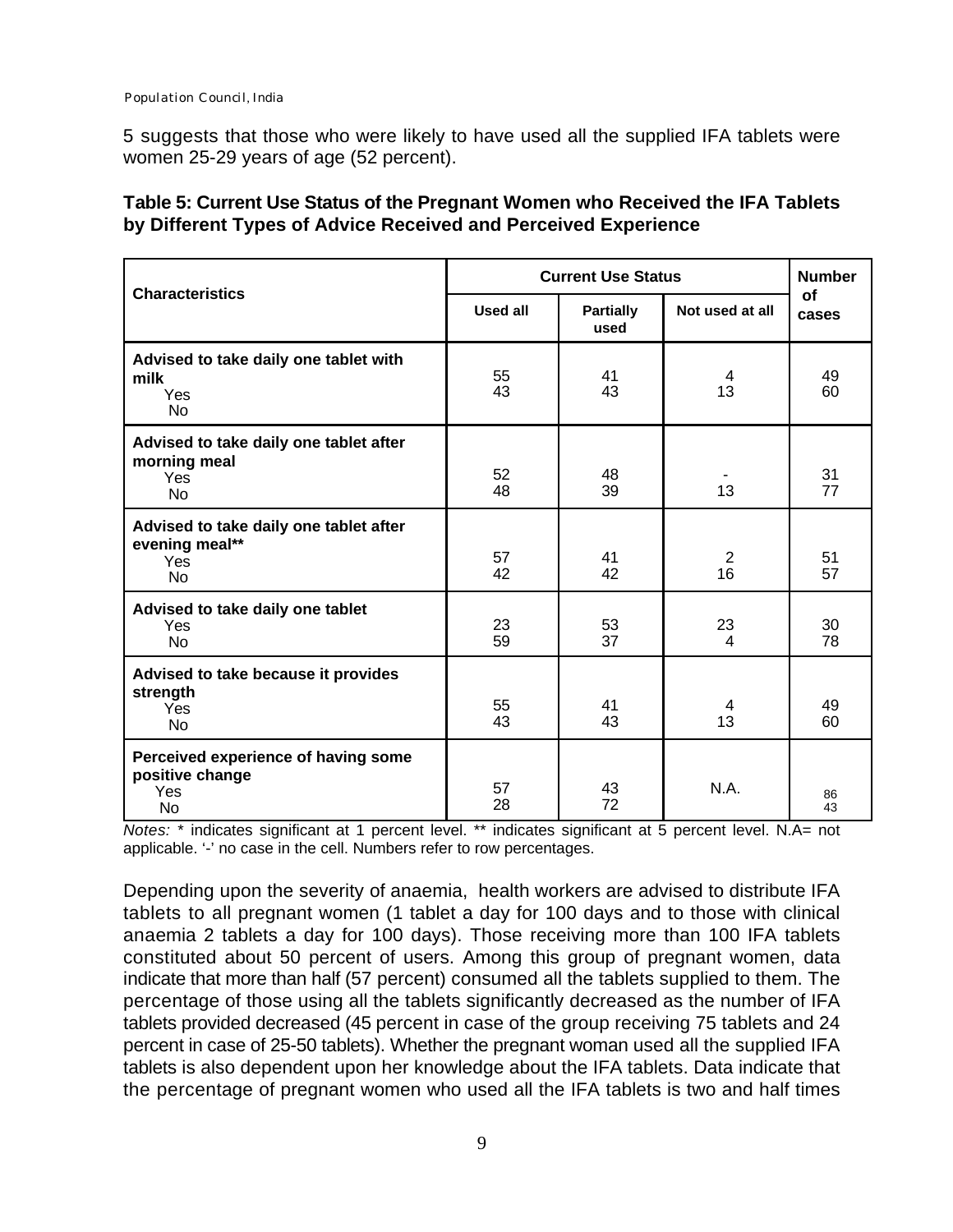more among those who knew about the benefits of the IFA tablets than those who did not know. Also those not knowledgeable about the benefits are also highly likely not to use at all as compared to those who knew.

Availability of information on howto take IFA tablets and when to take them has shown to have a different relationship with current use status. If the pregnant women were told to take one IFA tablet daily with milk, 55 percent of them were likely to have used all the tablets, otherwise only 43 percent used all. Among those informed to take one tablet daily after evening meal, 57 percent used all the tablets supplied, while only 42 did so among those not informed. If the pregnant women were told to take "daily one tablet", the proportion of those using all the tablets is very low. In fact, there is a negative impact if they were given this instruction.This implies that ambiguous information without clear directions leads women to discontinue use.

Pregnant women who felt better after taking the IFA tablets also were more likely to finish all the tablets supplied to them compared to those who did not perceive such a positive effect. Fifty-seven percent of the pregnant women who used all the tablets felt better with the IFA tablets, while only 28 percent of those who did not feel better took all the tablets.

# **Reasons for not using IFA tablets**

Lack of knowledge regarding the importance of IFA supplementation has been one of the most frequently given reasons for not taking the IFA tablets in the qualitative studies. Provision of information by a health worker is an important activity as a woman's husband mentioned to the researcher. Some pointed out that they disliked the taste and hence, they discontinued using the IFA tablets. The following provides some quotations from respondents on reasons for not taking the IFA tablets by pregnant women.

"The remaining tablets I did not take because I did not know advantages of the IFA tablets and therefore, I did not pay much attention to taking the tablets."

"My wife should be motivated by a female health worker to take the IFA tablets regularly by telling the importance of the IFA tablets during the entire pregnancy period."

"I did not take a single tablet because I did not like the colour and taste".

Table 6 shows the percentage of the pregnant women who did not use IFA at all or used partially according to their reasons. There were 58 pregnant women in this category. Almost one-third (31 percent) said that they did not know the reason(s) for not taking the tablets. About 12 percent stopped taking them because it caused vomiting after taking the IFA tablets. Some women did not have good feelings while taking them. These figures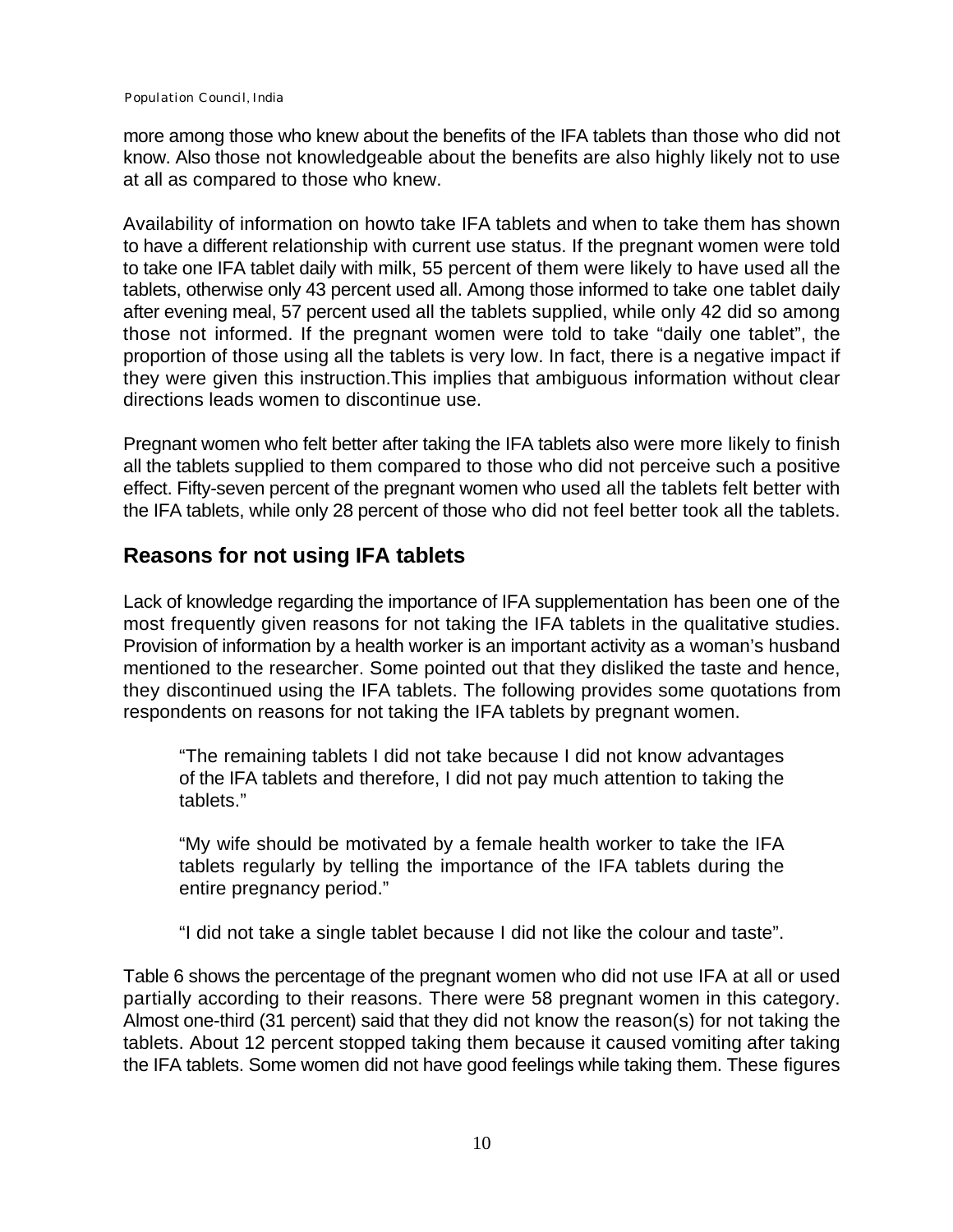suggest that many of these reasons could be unrelated to the IFA tablets and could have avoided by providing counselling, follow-up and information on a regular basis.

| Table 6: Percentage of The Pregnant Women Who did not Use or Use Partially IFA |
|--------------------------------------------------------------------------------|
| <b>Supplied to Them by Reasons for not Using</b>                               |

| Reason                        | Percentage     |
|-------------------------------|----------------|
| Pain                          | 3              |
| Uneasy feeling within abdomen | 5              |
| Did not feel good taking them | 17             |
| Bleeding                      | 2              |
| Vomiting                      | 12             |
| <b>Dizziness</b>              | 9              |
| Afraid                        | $\overline{2}$ |
| No advantage                  | 5              |
| Constipation                  | 3              |
| Fever                         | 10             |
| Abdomen filled with gas       | 3              |
| Don't know                    | 31             |
| Forget to take regularly      | 10             |
| No milk to take               | 3              |

*Note:* Percentages will not add up to 100 because of multiple responses.

When the pregnant women were asked whether they would recommend the IFA tablets to others, four-fifths said they would recommend them. Their responses were largely based on the perceived knowledge that the IFA tablets would provide strength to these women.

At present, IFA is available only in packets containing 25 tablets. When asked one-fifth expressed their intention to use the IFA, if the IFA was in an attractive packing or a different form other than tablet, possibly in the syrup form. The majority said they would not accept it if presented in a different form or package. Among those who expressed their intention to use it, if presented in the different form or package, 22 out of 31 belong to the category "used partially" or "not used " indicating that the use rate might go up if available in more than one form or package.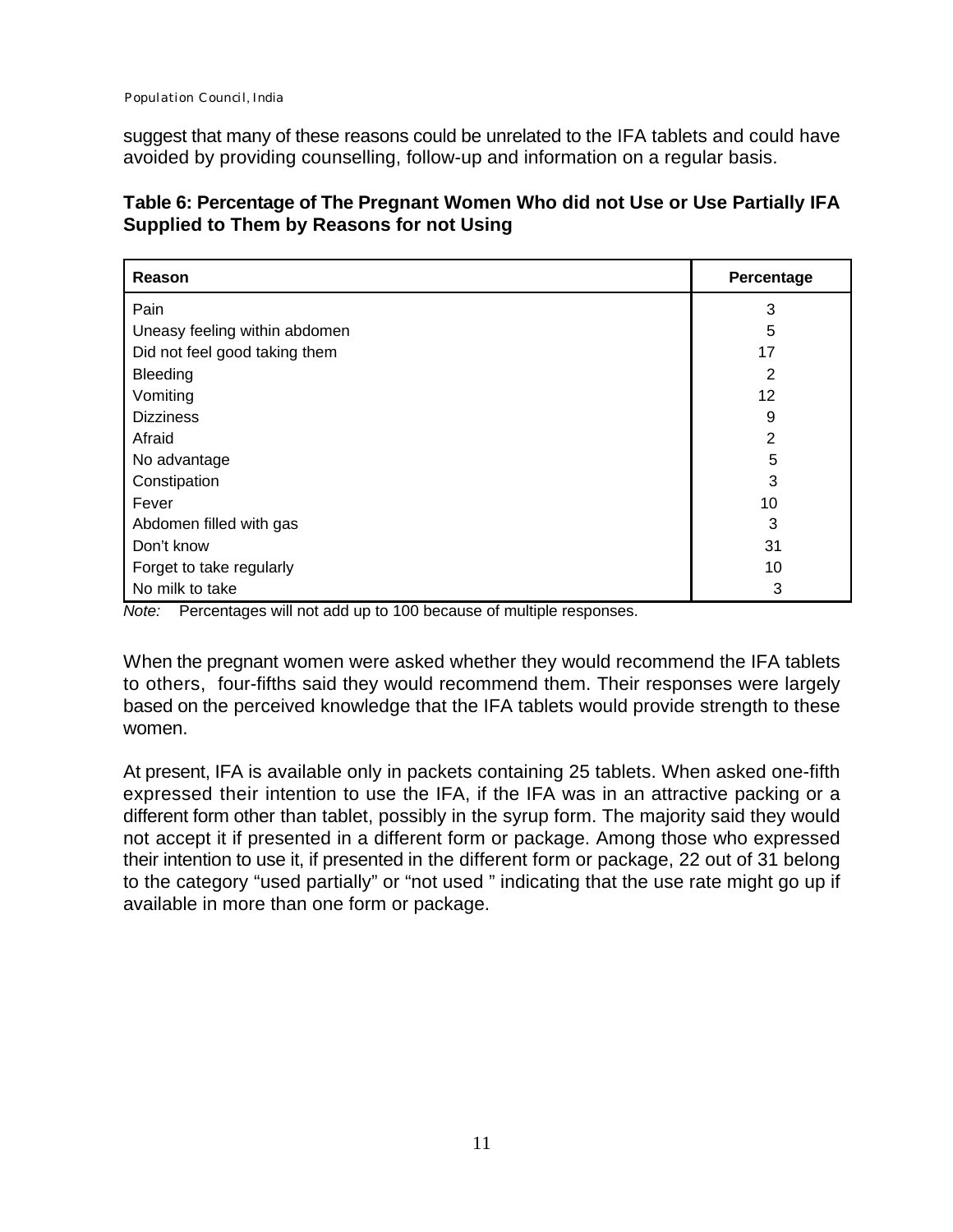#### **Discussion**

The study found that the health workers were distributing fewer IFA tablets than they are supposed to as prescribed by the GOI (1 tablet a day for 100 days for all pregnant women and 2 tablets a day for 100 days to those clinical anaemic). In addition, many women reported receiving less quantity than the health workers actually reported in their registers. This suggests that health workers need to improve their recording system as well as adhere to the GOI's rule by making a regular supervision.

With regards to the use status of the IFA tablets among women who should have consumed all the IFA tablets, only 44 percent took all supplied to them. The consumption rates of the IFA tablets were high among women aged between 25-29 years and those receiving a large quantity of the IFA tablets (100 tablets or more). Whether a woman had any knowledge about the IFA tablets at the time of receiving has much to do with the use status. Those who knew about it are two times more likely to consume all the tablets compared to those who did not know. Most pregnant women perceived that it helped to build their strength.

A majority of the women were not even informed of the effects of IFA tablets, neither benefit nor drawbacks. Information given by health workers on how and when to take the tablets was fragmented, diverse, and inconsistent. Provision of accurate and complete information to the women is important to increase the consumption rate of the IFA tablets. We have found that a combination of information, such as "take after **evening meal** with milk or "take after **evening or morning meal** " improved the chances of taking all the supplied tablets. Also the health workers should avoid giving incomplete information, such as "take daily one tablet" because it will leave many other questions, such as when and how to take it, unanswered. More importantly, an element of the quality care, such asthe personal contact of friendly nature would improve taking of IFA tablets by women.

Perceived experience is another factor that determines the use status of the IFA tablets. As we found from the above analysis that women who felt good or benefited from the IFA tablets were more likely to consume all the tablets given to them. Women's experiences are important when they are not sure the medicine is doing good for their health. It is essential that the health workers not only provide information at the beginning but also make follow-up visits and provide more information while they are taking the IFA tablets, contacting before they discontinue the medicine.

Integrated Child Development Services (ICDS), a multi-sectoral program of the government of India covers a wide range of services including pregnant women. ICDS clearly identifies the need for supplementary nutrition program for the rural pregnant women and nursing mothers to decrease maternal morbidity and mortality. Certain health education messages on supplementary nutrition, such as "...should eat more than she eats normally...", ...should eat plenty of green leafy vegetables" should be more widely communicated through health network.  $\bullet$ 

## **References**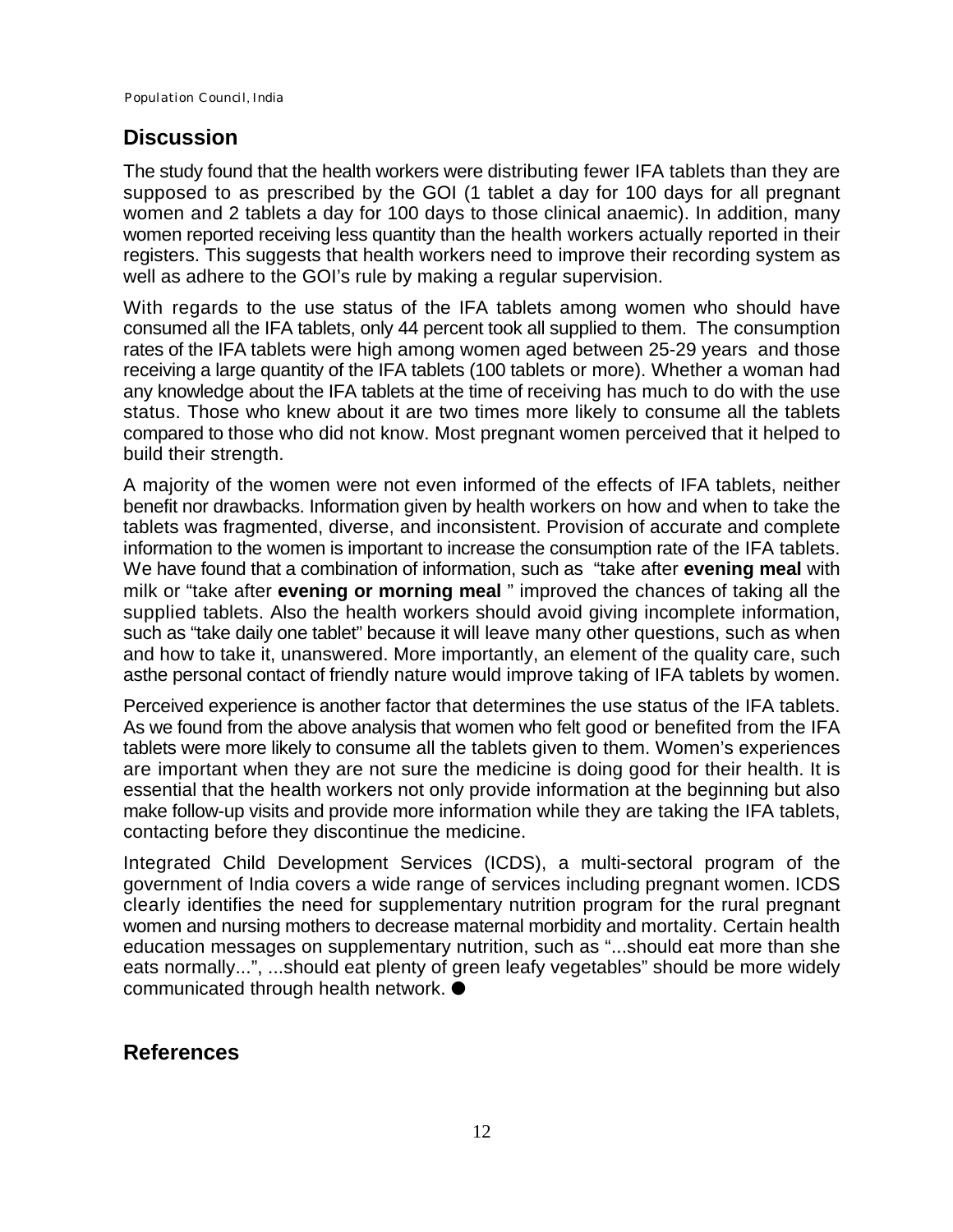Agarwal, K.N., 1984. "*The effects of maternal iron deficiency on the placenta and foetus"*. Advances in International Maternal Child Health, IV Issue, 1984, Ed.: Jellife and Jellife.

Agarwal, D.K., Agarwal, K.N. and Tripathi, A.M.,1987. " *Nutritional status in rural pregnant women of Bihar and Uttar Pradesh, India"* Paediatrics, 24: Feb. 1987.

Department of Women and Child Development, 1994. "*Monitoring, Motivation, Continuing Education Evaluation Research nd Training System in ICDS*". Ministry of Human Resource Development, New Delhi.

Government of India, MOHFW, 1991. *Child Survival and Safe Motherhood Programme - India*, New Delhi.

Government of India, MOHFW, 1994. *National Child Survival and Safe Motherhood Programme: Plan and Implement,* New Delhi.

Government of India, MOHFW, 1994. *National Child Survival and Safe Motherhood Programme: Programme Interventions - Safe Motherhood Newborn Care,* New Delhi.

Government of India (GOI), Food and Nutrition Board and UNICEF, 1981. *Regional report on collaborative studies*, New Delhi.

International Institute for Population Sciences (IIPS). 1995. *National Family Health Survey (MCH and Family Planning*), India 1992-93. Bombay: IIPS.

Mathai, Saramma Thomas,1987. "*Women And the Health System" in Women and Nutrition in India* (edited by C. Gopalan and Suminder Kaur), Nutrition Foundation of India, Special Publication Series 5.

Nutrition Foundation of India,1988. "*Maternal nutrition, lactation and infant growth in urban slums*", Scientific Report 9, 1988.

Rahamathullah, V., 1983. "*Anaemia and productivity among tea plantation workers in South India*". Symposium on "Nutritional anaemia and its prevention", Nutrtion Society of India. 1983.

Raman, L.,1980. "*Anaemia in pregnancy, in Postgraduate obstetrics and gynaecology".* Ed:M.K. Krishna Menon, P.K. Devi and Bhasker Rao, 1980.

Rao, B.K. , 1980. "*Maternal Mortality in India*". AFOGSI study. Proceedings of the third international seminar on maternal and perinatal mortality, pregnancy termination and sterilization, New Delhi, Oct 1980.

Scrimshaw, Nevin S.,1984. "*Functional Consequences of Iron Deficiency in Human Population*" in J. Nutr. Sci. Vitaminol., 30, 47-63, 1984.

UNICEF Regional Office for South Central Asia, *Birth Weight, a major determinant of child survival*, Future, 1985-86, Winter 17.